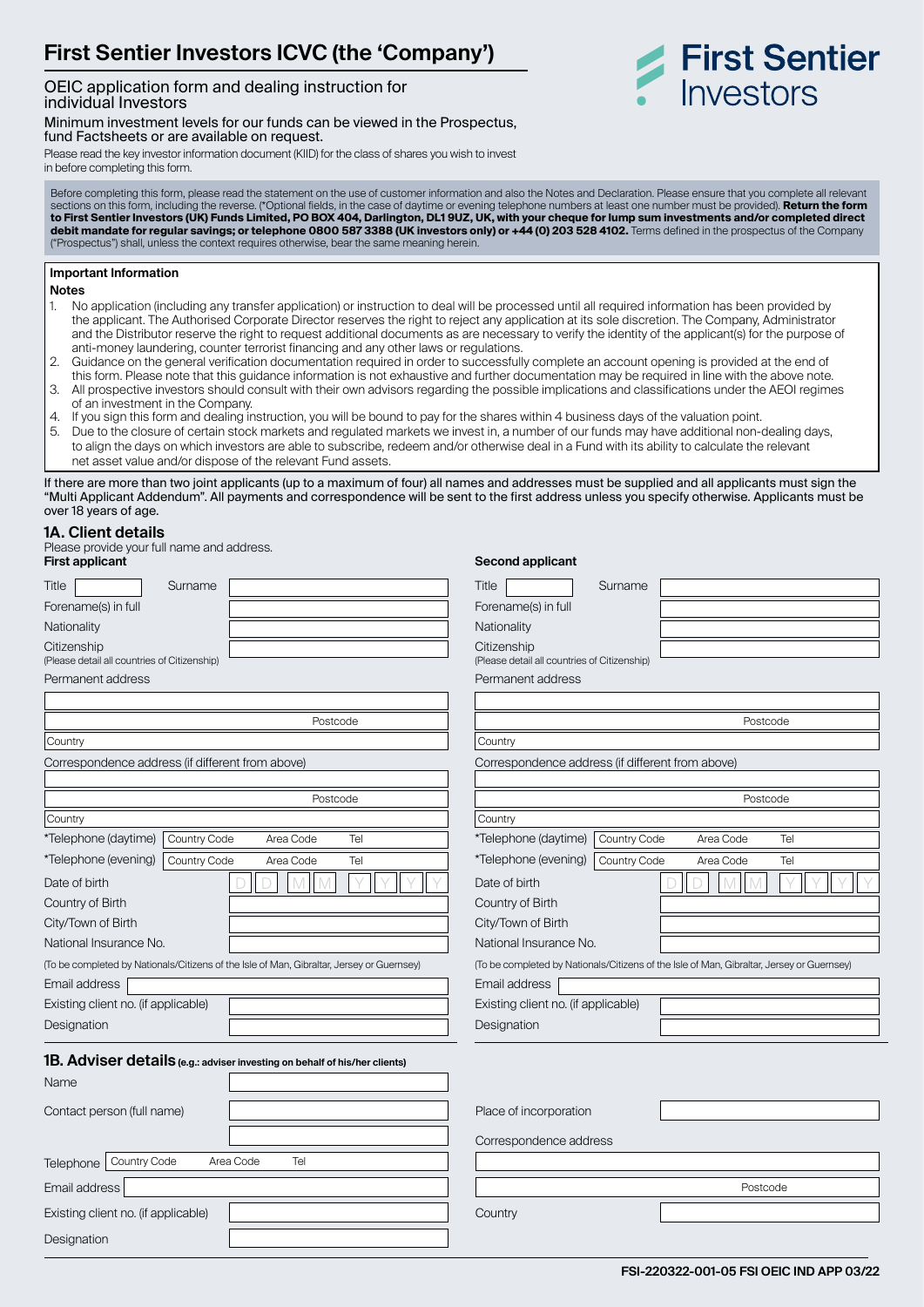### **2. Financial Adviser details**

#### **(this section to be completed by a financial adviser)**

If there was a face-to-face meeting between the retail customer and you as IFA, and you have offered to that customer the right to withdraw (i.e. cooling‑off) this box must be ticked (if the box is not ticked, the customer will not have the right to withdraw):

Where there is an Agent attached to an investment we will assume that an advice event has taken place, and therefore no commission will be payable unless you declare otherwise (commission payments are only applicable to Class A shares). Please tick the box if you wish to declare that an advice event has not taken place and that you are entitled to receive commission on this investment. You must inform us if you are no longer entitled to receive commission.

| If an advice event has <b>not</b> taken place and you are entitled to commission, please indicate the amounts below: |  |
|----------------------------------------------------------------------------------------------------------------------|--|
|----------------------------------------------------------------------------------------------------------------------|--|

| $Initial -$ | £ | $\frac{0}{0}$ | Name/address (including Country and Post Code)<br>Adviser's stamp                                                                                                                                                                                                                                                                                                             |                     |
|-------------|---|---------------|-------------------------------------------------------------------------------------------------------------------------------------------------------------------------------------------------------------------------------------------------------------------------------------------------------------------------------------------------------------------------------|---------------------|
|             |   |               |                                                                                                                                                                                                                                                                                                                                                                               | Adviser's Signature |
|             |   |               | IF YOU HAVE NOT COMPLETED A TERMS OF BUSINESS AGREEMENT<br>PLEASE COMPLETE THE AGENT'S DISCLOSURE OVERLEAF                                                                                                                                                                                                                                                                    |                     |
|             |   |               | UK Reg. no.                                                                                                                                                                                                                                                                                                                                                                   | Agent no.           |
|             |   |               | AGENT DISCLOSURE (ONLY TO BE COMPLETED BY ADVISERS): IN ACCORDANCE WITH THE REQUIREMENTS OF THE MONEY LAUNDERING REGULATIONS<br>2017, I HAVE OBTAINED AND RECORDED APPROPRIATE IDENTIFICATION EVIDENCE OF THE APPLICANT AND ON REQUEST SHALL PROVIDE A CERTIFICATE<br>AND EVIDENCE TO THAT EFFECT, COMPLYING WITH THE JOINT MONEY LAUNDERING STEERING GROUP COMPLIANCE NOTES. |                     |
| Signature:  |   |               | Date:                                                                                                                                                                                                                                                                                                                                                                         |                     |

#### **3. Investment details**

Please indicate which funds and share classes you wish to invest in. By signing this form and dealing instruction, you are committed to pay the purchase price for the shares. For certain funds, Euro share classes and US dollar share classes are also available (please consult the fund prospectus for a complete list of the funds). Hedged share classes are also available in certain currencies within certain funds. Minimum investment levels for our funds can be viewed in the Prospectus, fund Factsheets or are available on request. **Please make your cheque payable to First Sentier Investors (UK) Funds Limited**. Cheques must be drawn on a UK bank or building society account. Purchases must be settled in the same currency of the share class you have chosen. If you wish to invest monthly, please complete the direct debit form on page 3.

**Please note that a valid B class ISIN must be provided in order for your instruction to be processed.**

#### **GBP Fund Identifier: valid B class ISIN (valid B class ISIN can be located on fund share class Key Investor Information Document – KIID) Lump sums**

| Lump sums | Regular savings |
|-----------|-----------------|
| £         | £               |
| £         | £               |
| £         | £               |
| £         | £               |
| £         | £               |

Total Investment  $\begin{bmatrix} 1 & 2 \end{bmatrix}$ 

**Fund Name**

**Fund Name**

#### **EUR Fund Identifier: valid B class ISIN (valid B class ISIN can be located on fund share class Key Investor Information Document – KIID) Lump sums**

|  | --------- |  |  |  |  |  |
|--|-----------|--|--|--|--|--|
|  |           |  |  |  |  |  |
|  |           |  |  |  |  |  |
|  |           |  |  |  |  |  |
|  |           |  |  |  |  |  |

| Lump sums |  |  |  |  |
|-----------|--|--|--|--|
| €         |  |  |  |  |
| €         |  |  |  |  |
| €         |  |  |  |  |
| €         |  |  |  |  |
|           |  |  |  |  |

Total Investment  $\mathfrak{f}$ 

**USD Fund Identifier: valid B class ISIN (valid B class ISIN can be located on fund share class Key Investor Information Document – KIID) Lump sums**

| <b>Fund Name</b>        | Document - KIID) | Lump sums |
|-------------------------|------------------|-----------|
|                         |                  | 1\$       |
|                         |                  | \$        |
|                         |                  | \$        |
|                         |                  | 1\$       |
| <b>Total Investment</b> |                  |           |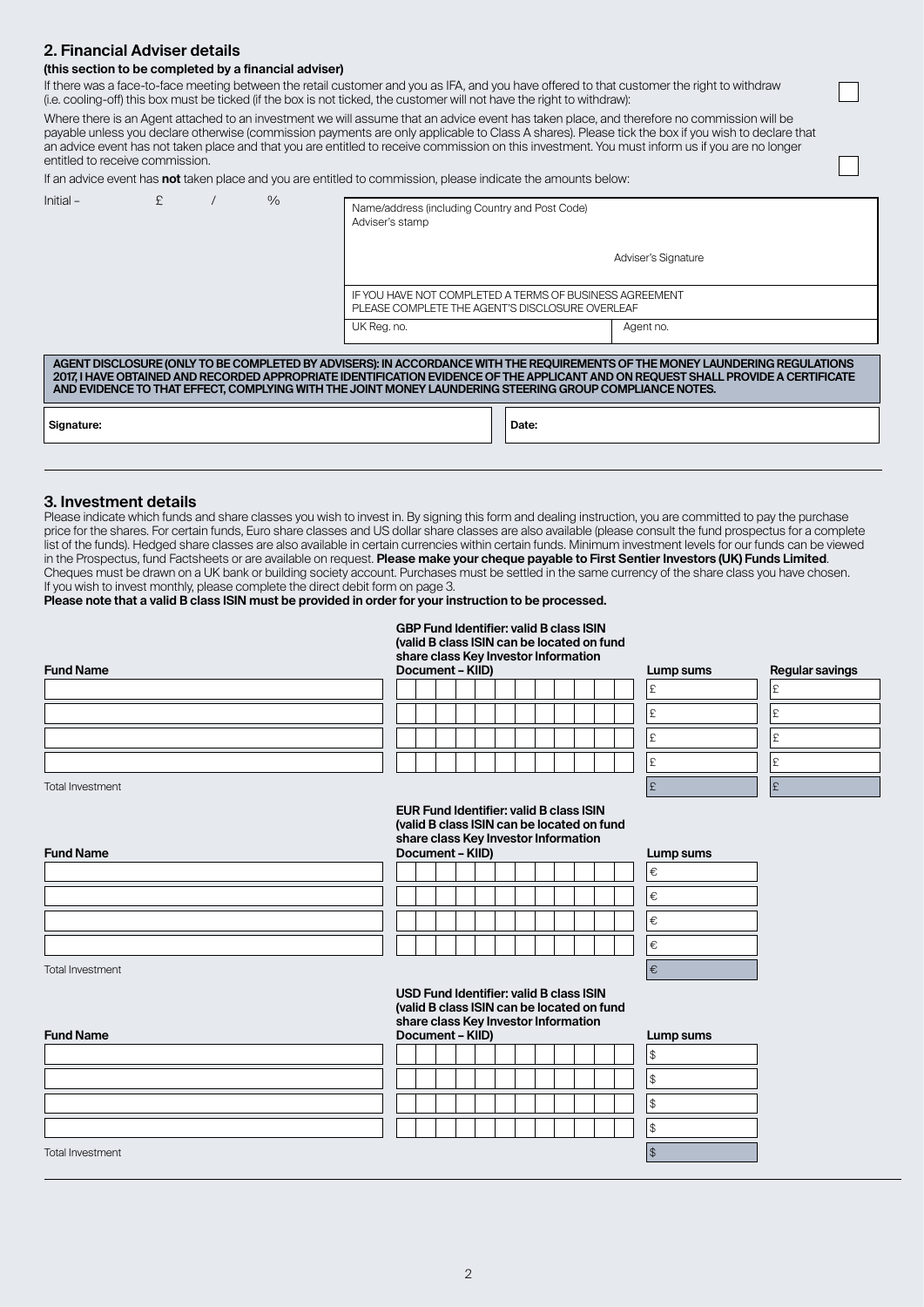### **4. Income (if applicable)** We can pay income where you have chosen income shares and the fund is making a distribution to its shareholders. If you would like any income to be paid distribution to its shareholders. If you would like any income to be

| directly to your bank or building society account, please complete this section. If you do not request to have income paid to you, or do not complete this<br>section, any income will be automatically reinvested for you. If you have chosen accumulation shares you will not receive payments of income. Any income in<br>respect of accumulation shares is accumulated and reflected in the share price. |                              |  |  |  |  |  |
|--------------------------------------------------------------------------------------------------------------------------------------------------------------------------------------------------------------------------------------------------------------------------------------------------------------------------------------------------------------------------------------------------------------|------------------------------|--|--|--|--|--|
| Name of Bank or Building Society L                                                                                                                                                                                                                                                                                                                                                                           | Name of account holder       |  |  |  |  |  |
| Bank/Building Society address                                                                                                                                                                                                                                                                                                                                                                                | Account no.                  |  |  |  |  |  |
|                                                                                                                                                                                                                                                                                                                                                                                                              | Sort code                    |  |  |  |  |  |
| Postcode                                                                                                                                                                                                                                                                                                                                                                                                     | Building society roll number |  |  |  |  |  |
|                                                                                                                                                                                                                                                                                                                                                                                                              |                              |  |  |  |  |  |

#### **The Direct Debit Guarantee**

 $\cdot \cdot \frac{8}{5}$ 

- The Guarantee is offered by all banks and building societies that accept instructions to pay Direct Debits.<br>• If there are any changes to the amount date or frequency of your Direct Debit we will notify you (normally)
- If there are any changes to the amount, date or frequency of your Direct Debit we will notify you (normally 10 working days) in advance of your account being debited or as otherwise agreed.
- If you request us to collect a payment, confirmation of the amount and date will be given to you at the time of the request.
- If an error is made in the payment of your Direct Debit, by us or your bank or building society, you are entitled to a full and immediate refund of the amount paid from your bank or building society.
- If you receive a refund you are not entitled to, you must pay it back when we ask you to.<br>• You can cancel a Direct Debit at any time by simply contacting your bank or building so
- You can cancel a Direct Debit at any time by simply contacting your bank or building society. Written confirmation may be required. Please also notify us.

| Instruction to your Bank/Building Society to pay Direct Debits<br>(for investors in Sterling classes only) |                  | Originator's ide                                            |
|------------------------------------------------------------------------------------------------------------|------------------|-------------------------------------------------------------|
| Name and postal address of your Bank/Building Society Branch                                               |                  |                                                             |
| To the Manager, Bank/Building Society                                                                      |                  | Reference no. (f                                            |
| Address                                                                                                    |                  | Instruction to yo                                           |
|                                                                                                            | Postcode         | <b>Please pay First:</b>                                    |
| Name/s of account holder/s                                                                                 |                  | <b>Direct Debits from</b><br>instruction subje              |
|                                                                                                            |                  | the Direct Debit                                            |
| Bank/Building Society account no.                                                                          | Branch sort code | instruction may r<br>(UK) Funds Limite<br>electronically to |
| Signature/s:                                                                                               |                  | Date:                                                       |



bur Bank or Building Society **Please pay First Sentier Investors (UK) Funds Limited Direct Debits from the account detailed on this instruction subject to the safeguards assured by the Direct Debit Guarantee. I understand that this instruction may remain with First Sentier Investors (UK) Funds Limited and, if so, details will be passed electronically to my Bank or Building Society.**

Please note that Banks and Building Societies may not accept Direct Debit instructions for some types of account.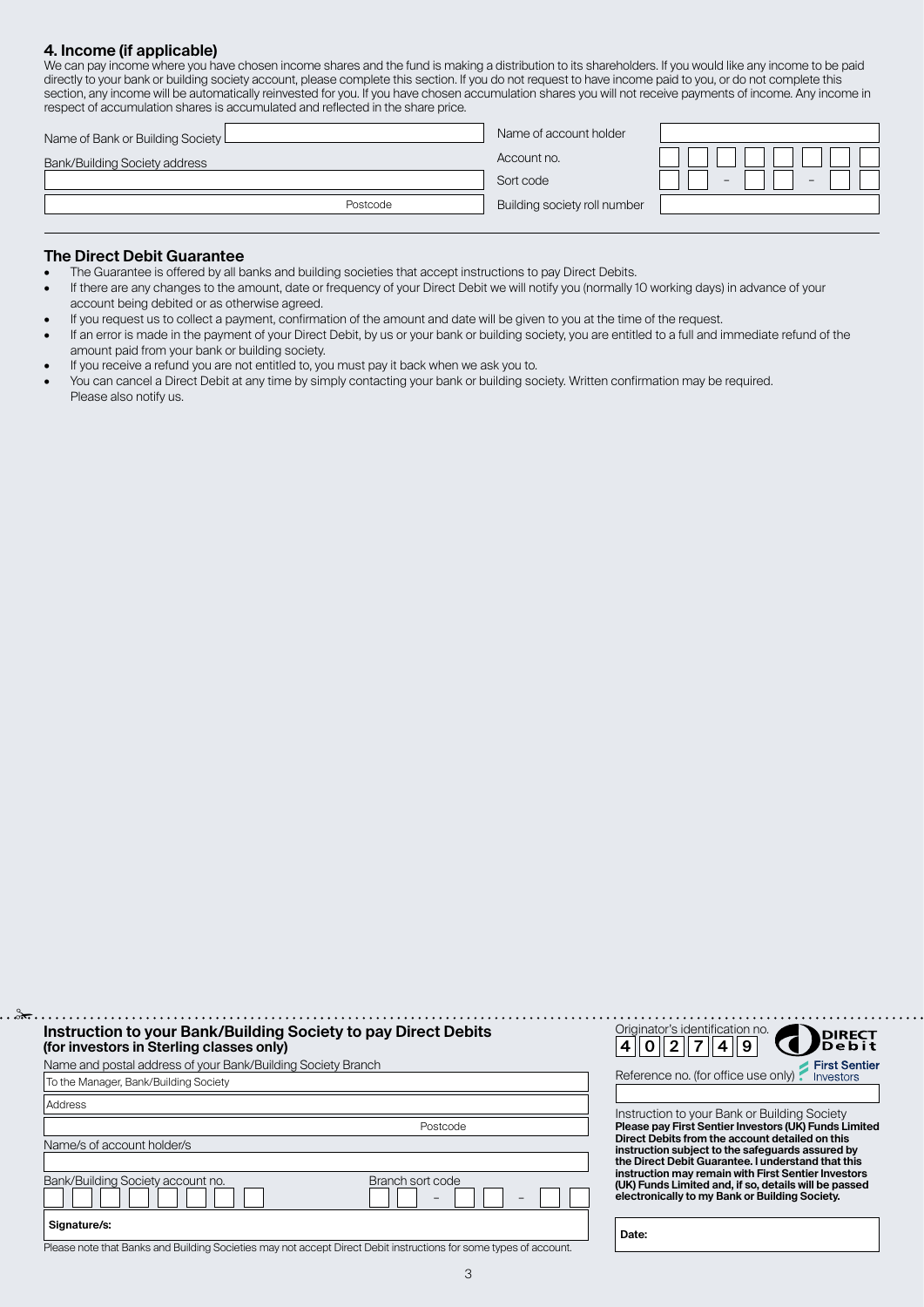# **5. Individual Self-Certification for FATCA and CRS**

# **Instructions for completion**

Tax Regulations' require us to collect information about each investor's tax residency. Please complete the sections below as directed and provide any additional information as requested. Please note that in certain circumstances (including if we do not receive a valid self-certification from you) we may be obliged to share information about your account(s) with the relevant tax authorities.

If you have any questions about this form or defining your tax residency status, please refer to the OECD CRS Portal or speak to a tax adviser.

The OECD CRS Information Portal can be accessed at http:/www.oecd.org/tax/automatic‑exchange/

If any of the information provided below changes in the future, please advise of these changes promptly.

Please note that where there are joint or multiple holders each investor is required to complete a separate Self-Certification form.

#### **All Sections 1, 2, 3 and 4 below must be completed by all investors.**

#### (Mandatory fields are marked with an \*) **Section 1: Investor Identification**

| Section I. Investor Identification                |
|---------------------------------------------------|
| Investor Name*:                                   |
| Date of Birth*:                                   |
| Country of Birth*: L<br>Town or City of Birth*: L |
| <b>Current Residential Address*:</b>              |
| Street: L<br>Number:                              |
| City, Town, State, Province or County: L          |
| Postal/ZIP Code:<br>Country:                      |
| Mailing address (if different from above):        |
| Street: I<br>Number:                              |
| City, Town, State, Province or County: L          |
| Postal/ZIP Code:<br>Country:                      |

#### **Section 2: FATCA Declaration of U.S. Citizenship or U.S. Residence for Tax Purposes\*:**

Please tick either (a) or (b) and complete as appropriate.

(a) **I** confirm that **[I am]**/[the investor is] a U.S. citizen and/or resident in the U.S. for tax purposes and [my]/[its] U.S. federal taxpayer identifying number (U.S. TIN) is as follows: **OR**

(b) I confirm that **[I am not]**/[the investor is not] a U.S. citizen or resident in the U.S. for tax purposes.

#### **Section 3: CRS Declaration of Tax Residency\***

Please indicate all countries in which you are/the investor is resident for tax purposes and the associated Taxpayer Identification Number(s) (TIN(s)) in the table below. Please see the CRS Portal for more information on Tax Residency.

| Country of Tax Residency | Tax ID Number |
|--------------------------|---------------|
|                          |               |
|                          |               |
|                          |               |
|                          |               |

Note: Provision of a Tax ID number (TIN) is required unless you are tax resident in a jurisdiction that does not issue a TIN.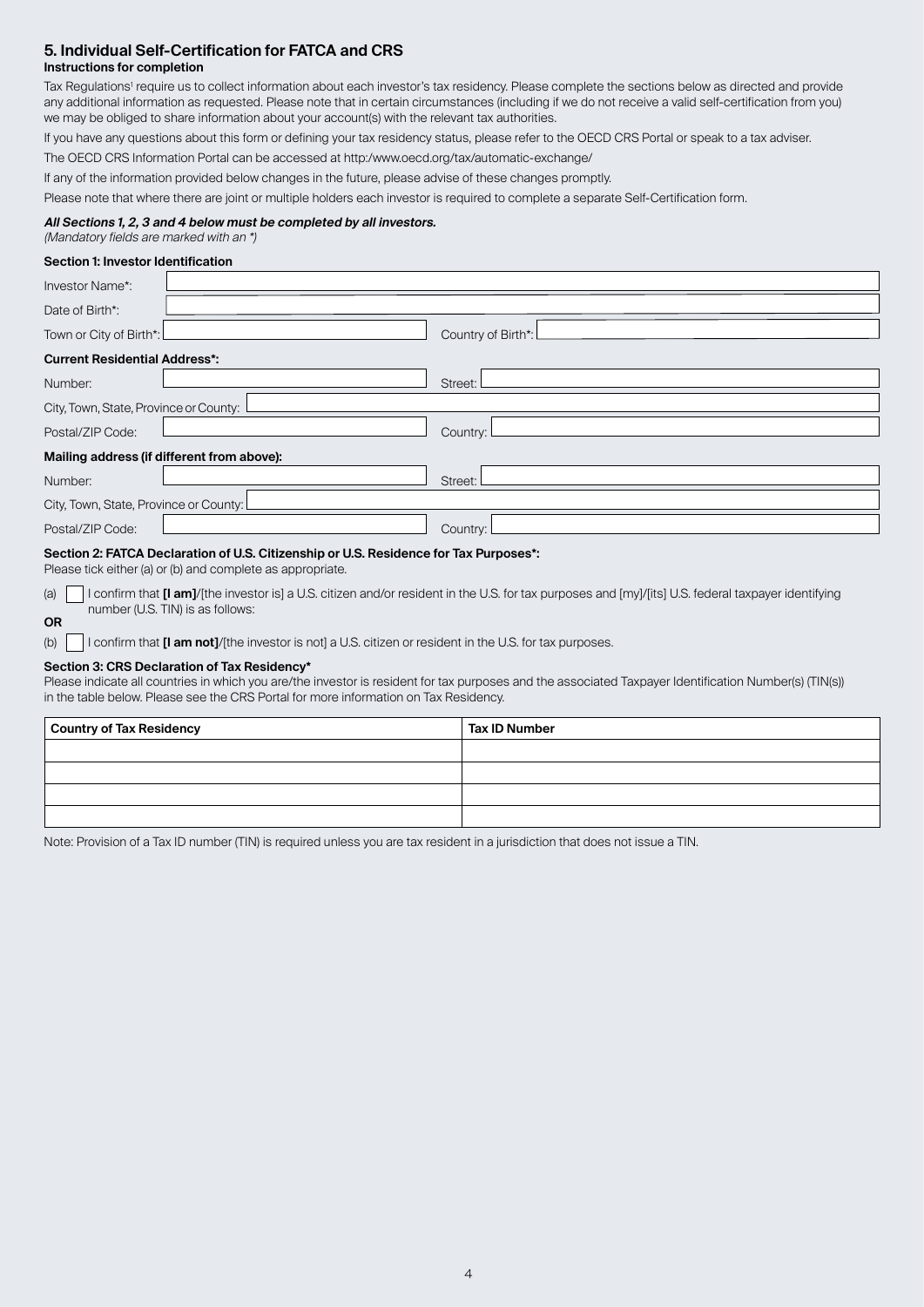#### **Section 4: Declaration and Undertakings:**

I declare that the information provided in this form is, to the best of my knowledge and belief, accurate and complete.

I acknowledge that the information contained in this form and information regarding the Account Holder may be reported to the tax authorities of the country in which this account(s) is/are maintained and exchanged with tax authorities of another country or countries in which the Account Holder may be tax resident where those countries (or tax authorities in those countries) have entered into Agreements to exchange financial account information.

I undertake to advise the recipient promptly and provide an updated Self‑Certification form where any change in circumstances occurs which causes any of the information contained in this form to be incorrect.

| Authorised Signature*: |  |
|------------------------|--|
| Print Name*:           |  |
| Date: (dd/mm/yyyy)*:   |  |
| Capacity*:             |  |
|                        |  |

1 The term "Tax Regulations" refers to regulations created to enable automatic exchange of information and include the Foreign Account Tax Compliance Act (FATCA)<sup>2</sup>, and the OECD Common Reporting Standard<sup>3</sup> for Automatic Exchange of Financial Account Information.

2 - FAICA regulations in sections 14/1 to 14/4 of the US Internal Revenue Code and the Ireasury regulations and official guidance issued thereunder, as amended from time to time. FAICA regulations and been adopted in the U

3 The OECD Common Reporting Standard (CRS) which has been adopted in the UK by The International Tax Compliance Regulations 2015.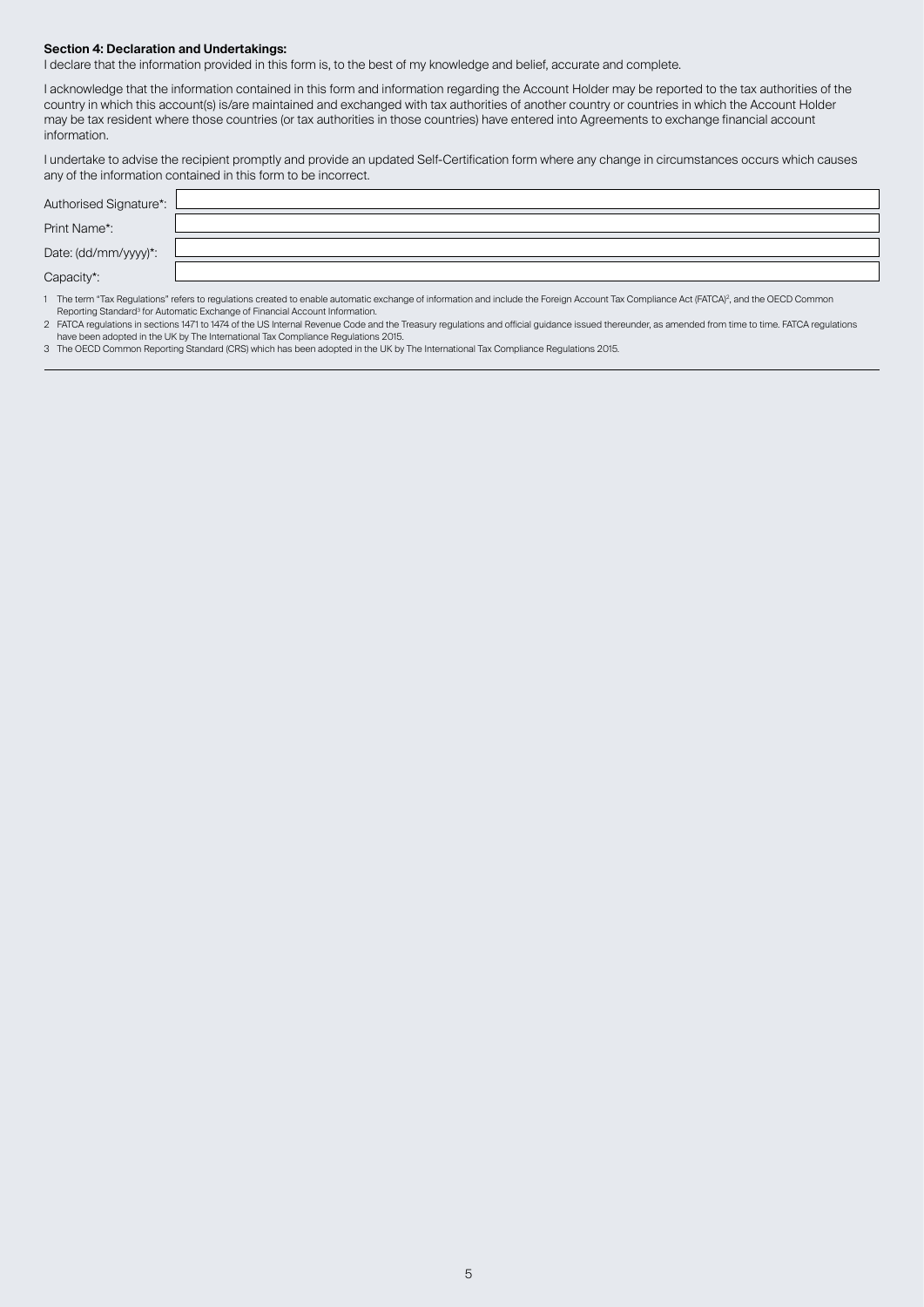# **6. Your signature and declaration**

Please read the declaration below before you sign and date this OEIC application form. By signing you make the declaration shown below and confirm that you have read this form and the separate key investor information document ("KIID") for the fund(s) in which you have chosen to invest. Please refer to the prospectus for the full terms and conditions governing your investment with us. The prospectus can be obtained from our website or free of charge on request.

### **Declaration: To First Sentier Investors (UK) Funds Limited**

#### **I/We declare that:**

- I am/We are aged 18 or over;
- I/We have checked the information about me in this form and otherwise provided by me and it is correct to the best of my knowledge and belief. I will notify
- First Sentier Investors (UK) Funds Limited of any changes to the information without delay;<br>I am/We are not US Person(s) (as defined in the Prospectus) or acting for the account or benefit of a US Person<br>I am/We are not an
- 
- Unless otherwise specified I am/we are not a "Specified United States Person" under the tax laws of the U.S.\* or a non‑U.S. entity with one or more Specified United States Persons as "substantial United States owners" or "Controlling Persons". \*For this purpose, a "Specified United States Person" will include, subject to certain exceptions, (A) an individual who is a citizen or resident of the U.S., (B) a<br>partnership or corporation (including any entity treated under the laws of the U.S. or any state of the U.S. thereof (including the District of Columbia), (C) any estate the income of which is subject to U.S. tax regardless of<br>its source, and (D) any trust if (i) a court within persons have the authority to control all substantial decisions of the trust.
- I/We declare that I/we do not intend to sell or transfer any Shares which I/we may purchase to any person who is a Specified United States Person. I am/We are not a person resident or otherwise located in Canada.

- **I/We agree and consent:** to First Sentier Investors (UK) Funds Limited contacting me/us at the email address stated overleaf;
- to notify First Sentier Investors (UK) Funds Limited immediately on becoming a US Person or holding on behalf or for the benefit of a US Person;
- 
- to notify First Sentier Investors (UK) Funds Limited immediately on becoming a specified United States person;<br>• to notify First Sentier Investors (UK) Funds Limited immediately on becoming a person resident or otherwise
- to notify First Sentier Investors (UK) Funds Limited immediately in the event that the investor pursuant to this application becomes an ERISA Plan asset;
- not to transfer Shares to a US Person or a person who will hold the Shares on behalf or for the benefit of a US Person;<br>● to indemnify and hold harmless First Sentier Investors (UK) Funds Limited, the Investment Manager from time to time for any costs or losses incurred, suffered or arising in connection with a breach of the above declarations and agreements and/or in relation to any late or non‑payment of the settlement amount and/or my/our actions or failure to provide any information or documents requested by any of them to comply with the AEOI regimes or other laws or regulations.

#### **I/We declare and agree:**

- I/We agree to provide on request in a timely manner any information or documentation in relation to myself/ourselves as may be necessary or desirable for the Company (or its agents) to comply with any reporting or other ob
- I/We acknowledge that the Company may, in accordance with the provisions of the Prospectus compulsorily redeem my/our shares in the Fund(s) if I/We acquire or are holding such units in breach of the requirements or in the circumstances detailed in the Prospectus of the Fund(s), whether at the point of my/our investment or thereafter; and
- I/We undertake to observe and be bound by any such decision by the Company and agree that the Company/Investment Manager shall not assume liability for any<br>Iosses arising from a compulsory redemption of any of my/our share
- I/We confirm that all the information made by me/us in this Application Form and as otherwise provided by me/us to the Company/Investment Manager shall remain valid and I/We also undertake to immediately notify the Company/Investment Manager on any changes to such information.
- I/We acknowledge that if I/we provide information and documentation that is in any way misleading, or fail to provide the Company (and/or its agents) with the compary (and/or its agents) with the cassary in either case to to take any action and/or pursue all remedies at its disposal.
- live acknowledge that the Prospectus (General Information, Protection of client money) describes how you will settle purchases and redemptions of Shares with [/ve/thensteral Information, Protection of client money (servi
- within the time frames required by the FCA Rules). I/we agree to you not treating my/our money as client money in those circumstances.<br>• I/we acknowledge that FSI UK will treat me/us as a retail client under the FCA's cate
- any change in my/our registration details above in the subsequent years.<br>I/We acknowledge that the KIID can be obtained from the website www.firstsentierinvestors.com or hard copies can obtained by contacting Client Servic
- I/We have received and read the KIID for the relevant share class.

| Darlington<br>DL19UZ<br>before Christmas and other days at the ACD's discretion. | If you wish to write to us:<br><b>Dealing Services</b><br>First Sentier Investors (UK)<br><b>Funds Limited</b><br>PO BOX 404 | If you wish to call us:<br>Regarding placing a deal or have a deal query:<br>Telephone: 0800 587 3388 (UK Investors) or +44 203 528 4102 Fax: +44 207 964 2727<br>Regarding a general query:<br>Telephone: 0800 587 4141 (+44 131 525 8870) Fax: +44 131 272 2505<br>9.00 am to 5.00 pm (UK time) Monday to Friday except for bank holidays in England and Wales, the last business day |
|----------------------------------------------------------------------------------|------------------------------------------------------------------------------------------------------------------------------|-----------------------------------------------------------------------------------------------------------------------------------------------------------------------------------------------------------------------------------------------------------------------------------------------------------------------------------------------------------------------------------------|
|----------------------------------------------------------------------------------|------------------------------------------------------------------------------------------------------------------------------|-----------------------------------------------------------------------------------------------------------------------------------------------------------------------------------------------------------------------------------------------------------------------------------------------------------------------------------------------------------------------------------------|

#### **Complaints**

You should refer complaints to our complaints officer, who will investigate and take such action as may be considered appropriate. You may also complain direct to The Financial Ombudsman Service (www.financial-ombudsman.org.uk). If we default you may be entitled to compensation under the Financial Services<br>Compensation Scheme. We can send you a statement summarising the Sc

#### **Use of customer information**

The personal information that you provide in this application form will be processed by First Sentier Investors (UK) Funds Limited or its agents or third party administrators in accordance with the privacy notice provided alongside this application form (the "Privacy Notice"). In the event of an inconsistency between the content of this application form and the content of the Privacy Notice, the Privacy Notice will prevail.

#### **Notes**

- 1. No application (including any transfer application) will be processed until all required information has been provided by the applicant. The Authorised Corporate Director reserves the right to reject any application at its sole discretion.
- 2. UK regulations require the Company to collect and disclose certain information about each investor and certain related persons and their investments in the Company to HM Revenue & Customs and/or other tax authorities overseas. These regulations (as amended or replaced from time to time) were enacted pursuant to an intergovernmental agreement signed by the UK with the United States to implement the US Foreign Account Tax Compliance Act ("FATCA"), similar bilateral agreements the UK signed with each of the British Crown Dependencies and Gibraltar ("UK FATCA") and a multilateral agreement with the UK signed with various jurisdictions to implement a similar regime known as the OECD Common Reporting Standard ("CRS", and together with FATCA and UK FATCA and similar regimes, the "AEOI regimes"). The Company may have further future obligations under the CRS and similar AEOI regimes.

 All prospective investors should consult with their own advisors regarding the possible implications and classifications under the AEOI regimes of an investment in the Company.

3. The Company, Administrator and the Distributer reserve the right to request additional documents as are necessary to verify the identity of the applicant(s) for the purpose of anti-money laundering, counter terrorist financing and any other laws or regulations.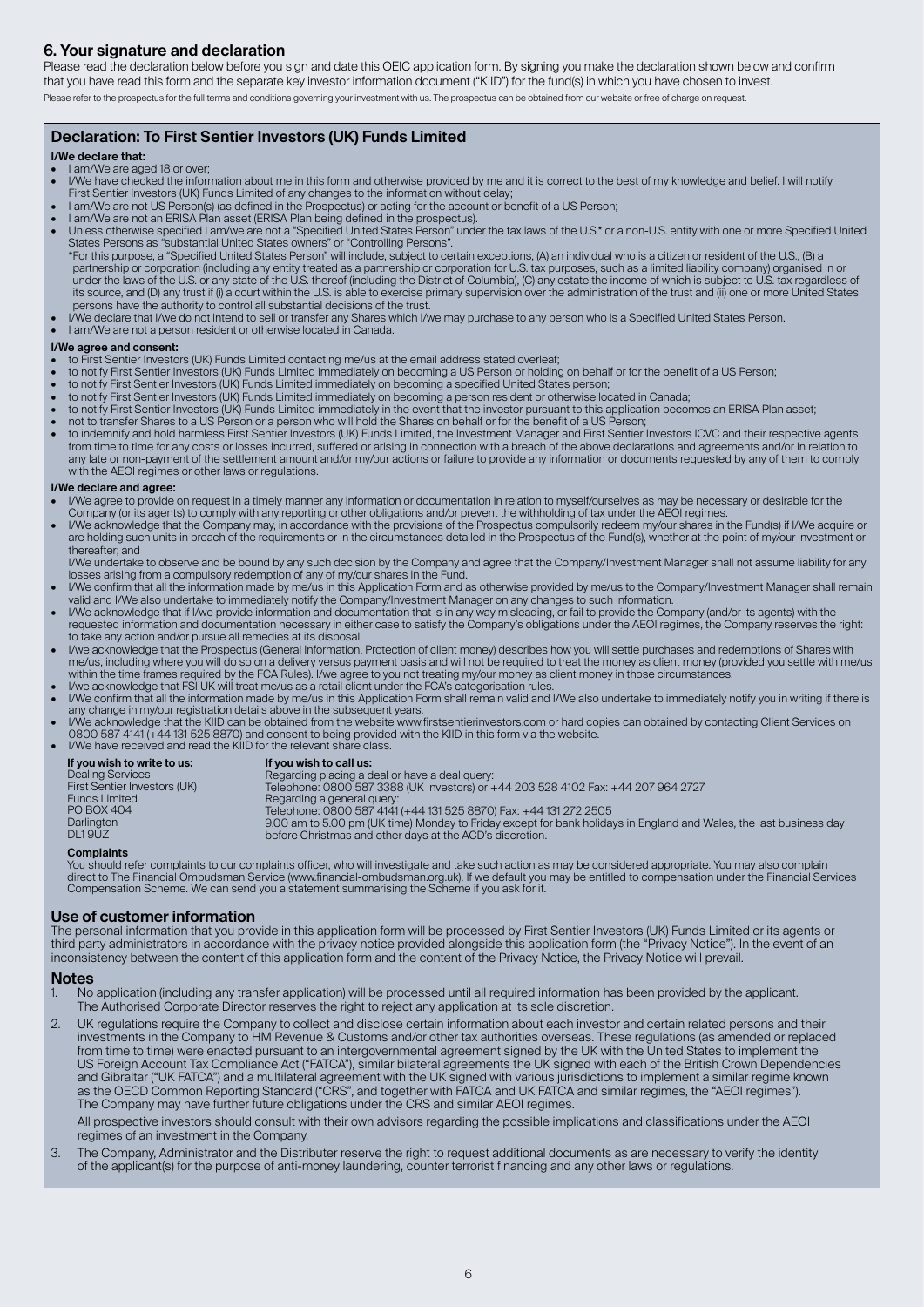**Consent to Marketing From time to time we and other First Sentier Investors group companies and their representatives may wish to send you information about other products and services available from First Sentier Investors by telephone, mail or email. If you would like to receive such information, please tick this box.** 

### **By signing below you confirm your consent to the above use of your information.**

| <b>First applicant</b> | <b>Second applicant</b> |
|------------------------|-------------------------|
| Signature:             | Signature:              |
| Date:                  | Date:                   |

First Sentier Investors (UK) Funds Limited is authorised and regulated by the Financial Conduct Authority. Registered as a company in England and Wales with number 2294743. Registered office: Finsbury Circus House, 15 Finsbury Circus, London EC2M 7EB, (FCA registration number 143359).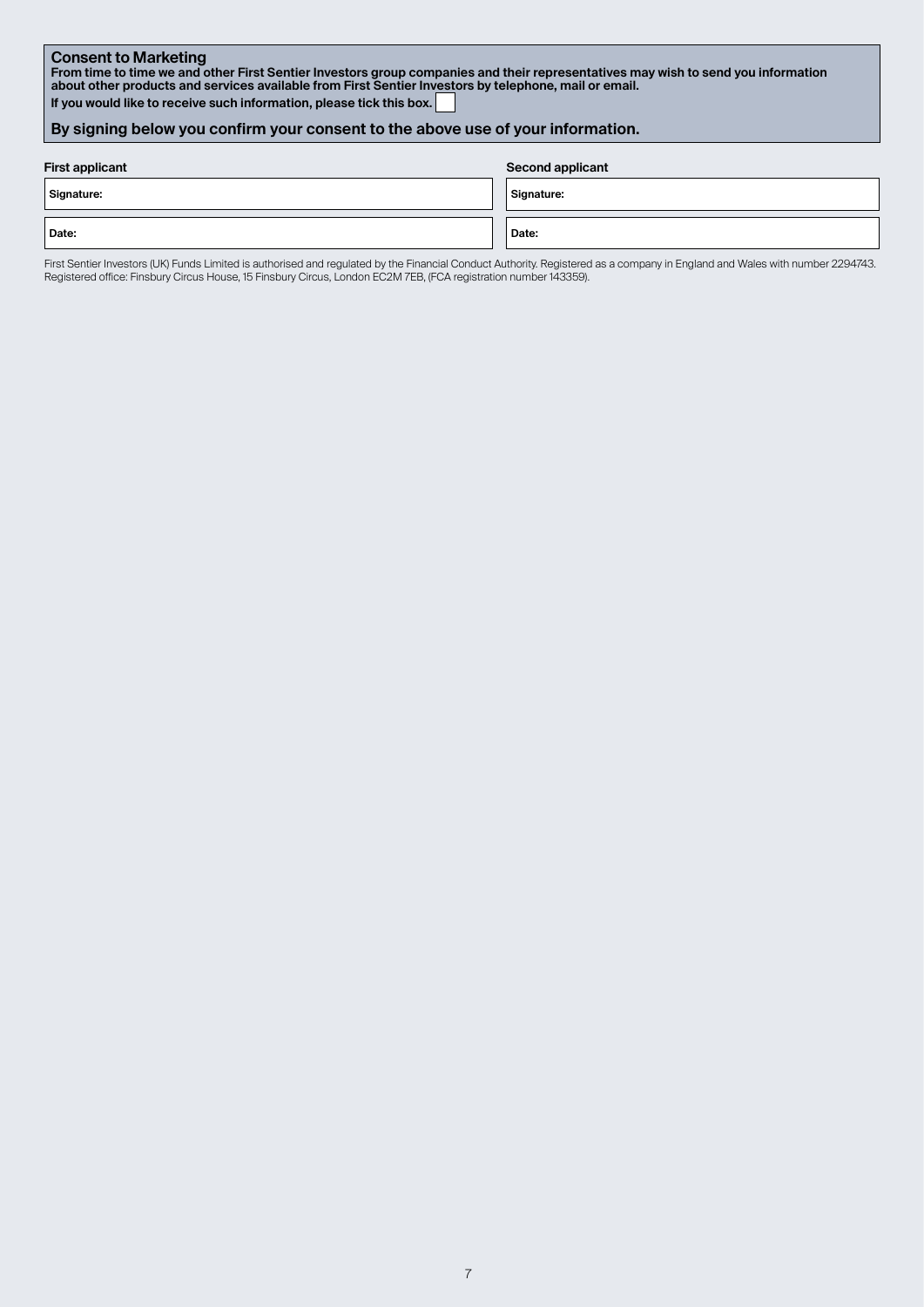# **Privacy Notice**

# **First Sentier Investors ICVC**

#### **Background**

This Notice gives information on how the First Sentier Investors (UK) group of companies collect, use and protect the personal data held about investors. **Information about us**

References in this Notice to First Sentier Investors (UK) will include the following companies:

#### **First Sentier Investors ICVC\***

#### **First Sentier Investors (UK) Funds Limited\***

(together **"we"**, **"us"** or **"our"**)

\*Authorised and regulated by the Financial Conduct Authority of the United Kingdom.

#### **Information we may collect**

First Sentier Investors (UK) collects from time to time, personal data on investors from a number of sources, including from: investor application forms; other First Sentier Investors (UK) forms (including website forms); correspondence, conversations with clients, advisers, intermediaries; business cards; third party service providers to our funds (for example, transfer agents, administrators, distributors, custodians, paying agents); client advisers; other third parties; and from public sources. This information may be collected directly from investors or indirectly from third parties, as follows:

#### **From you**

We may collect from you and process the following personal data:

• Your name; address (including proof of name and address); photo identification; contact details both personal and work (for example, your email and phone numbers); job title and company; nationality; citizenship; tax residency; date of birth; passport details; national insurance number and other tax details; adviser details; investment details; banking details; signed contracts with you; business cards, contact sheets and biographies; financial dealings; family connections; details of your company's directors, secretaries, authorised signatories and identification documents; details of any complaints made; data received from due diligence activities (such as anti-money laundering, politically exposed persons and sanctions checks); responses to surveys and competitions; fraud enquiries (for example, information from police reports); images captured by CCTV cameras on our premises; recordings of telephone conversations and electronic communications with our staff.

#### **From third parties**

We may collect personal data about you from third parties in particular:

- **• Third party service providers to our funds** (for example, transfer agents, registrars, administrators, distributors, custodians and paying agents) information received includes personal details of investors obtained from fund application forms such as: name; address; contact details; nationality; national insurance number; date of birth; tax residency; adviser details; investment details; bank account details.
- **• Your advisers (including independent financial advisers) –** information received may include your name, address, gender, date of birth; bank details.
- **• Our vendors** such as Experian and World-Check information received includes the results of "Know Your Client", anti-money laundering, politically exposed persons and sanctions checks.
- **• Publically available sources** such as MandateWire and LinkedIn information available includes contact details of institutional investors (MandateWire) and details of job title, company, former employers and roles, and connections (LinkedIn).

#### **How we will use the information we collect**

The information we collect and use will depend on the nature of our business relationship with you, as follows:

- In relation to **prospective investors**, we may process personal data for identification purposes (prior to becoming an investor in our funds ), for the purposes of anti-money laundering, counter terrorist financing, suitability and appropriateness assessments, "Know Your Client" and credit-worthiness checks, and for any other applicable legal or regulatory reasons. Failure to provide relevant information will mean that we will not be able to on-board a potential investor.
- In relation to **investors in our funds**, we may process information collected for the purpose of account administration and other general business purposes (for example, for processing subscriptions and investments; maintaining the share register of investors, carrying out investor instructions; handling any complaints and enquiries; sending investor communications, including financial reports, valuations, corporate actions). In addition, in order to comply with regulatory obligations, we may collect and disclose certain information about our investors and certain related persons and their investments to HM Revenue & Customs and/or other relevant tax authorities overseas.
- We may from time to time process personal data of **investors** to comply with legal and regulatory requirements impacting our business. In particular, we may need in the context of our business: to obtain legal advice on legal and regulatory requirements; to report to relevant regulators; to comply with market opening and registration requirements in the conduct of our business.
- In relation to **intermediaries who introduce investors into our funds** (such as distributors, platforms and independent financial advisers), we may process personal data to conduct market research, gauge product sales or product performance or assess the creditworthiness of intermediaries. In addition, we may process the personal data of investors introduced to our funds, as outlined above.
- **• Monitoring purposes:** we may process personal data to analyse the performance of IT systems, monitor usage of resources and systems and to improve products, services and usability of our technology platform, including telephone calls and electronic communications with our staff which may be recorded for the purposes of retaining a record of communications, in the interests of security, for training and compliance monitoring purposes and/or to comply with legal or regulatory obligations.
- **• Where you have provided your consent, we may process your personal data for the purposes of informing you (for example, by telephone, mail and email) about other products and services available from the First Sentier Investors (UK) group of companies and of marketing campaigns and event invitations.**

We are entitled to use your personal data in these ways because:

- $\triangleright$  We have legal and regulatory obligations that we have to discharge;
- We may need to in order to establish, exercise or defend our legal rights or for the purpose of legal proceedings;
- ➢ The use of your personal data as described is necessary for our legitimate business interests (or the legitimate interests of one or more of our affiliates);
- $\triangleright$  The use of your personal data is necessary for the performance of a contract with you;
- ➢ You have provided your consent to us processing your personal data (other than for marketing purposes); or
- ➢ **You have provided your consent to us processing your personal data for the purposes of informing you (for example, by telephone, mail or email) about other products and services available from the First Sentier Investors (UK) group of companies and of marketing campaigns and event invitations.**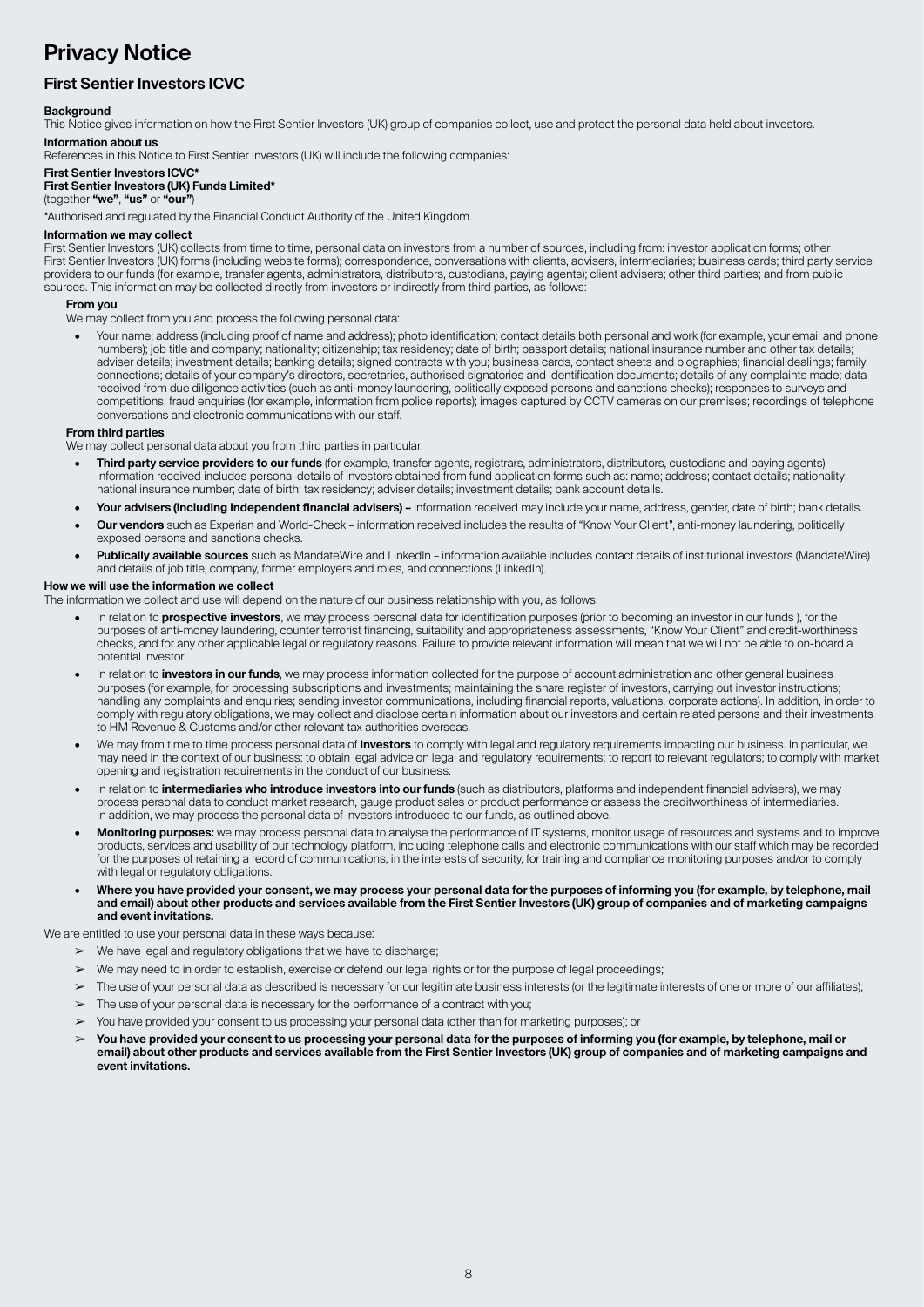#### **Disclosure of your information**

- We may disclose your personal data to any member of the First Sentier Investors (UK) group, which means our affiliates, for internal business and administrative purposes (including to administer our products and services and for prudential and risk management purposes) and, **where you have given your consent**, to provide you with information on related products and services. We may also disclose personal data relating to our clients to members of our group to whom we sub-delegate our services (for example, trade order execution and portfolio management).
- We may disclose your personal data to third parties that are specifically engaged by us to provide services to us, in which case we will require those parties to keep that information confidential and secure and to use it solely for the purpose of providing the specified services to us. The following is a list of the types of third parties who process your personal data on our behalf:
	- ➢ third party service providers to our funds (for example, transfer agents, administrators, distributors, custodians, paying agents and researchers). These third party service providers may also disclose and transfer your personal data to their affiliates or other third party contractors.
	- ➢ credit reference agencies, debt collection agencies and other companies for use in credit decisions, for fraud prevention, to pursue debtors and for the verification of identity
	- ➢ document execution vendors in relation to the execution of contracts with our clients;
	- $\blacktriangleright$  insurance brokers:
	- ➢ professional advisers (for example, accountants/tax advisors and legal advisors).
- If you use a financial adviser (as indicated on your investor application form), then details of your investments and valuations may also be provided to such financial adviser.
- We may disclose to relevant tax authorities, regulators, government departments or competent authorities of the UK or of other countries, any personal data (including tax status, identity or residency or other personal and payment information, documents or self-certifications) in order to comply with a court order or to meet legal and regulatory requirements arising in the conduct of our business. Such disclosure may be made directly to such regulators or competent authorities or made indirectly to our advisers or providers who will make such filings or disclosures on our behalf.

#### **Transfers outside the UK and EEA**

We may transfer your personal data to our overseas affiliates (including outside the UK or EEA) and/or allow the information to be accessed by our affiliates and their employees outside the UK or EEA as well as within. It may also be processed by personnel operating outside the UK or EEA who work for us or for one of our third party service providers.

Where we transfer your personal data outside the UK or EEA, we will ensure that it is protected in a manner that is consistent with how your personal data will be protected by us in the UK or EEA or that the transfer is otherwise compliant with data protection laws. This can be done in a number of ways, for example:

➢ the country that we send the data to might be approved by the UK Information Commissioner's Office or the European Commission;

- the recipient might have signed up to a contract based on "model contractual clauses" approved by the UK Information Commissioner's Office or the European Commission, obliging them to protect your personal data;
- ➢ where data protection laws permit us to transfer your personal data outside the UK or EEA.

You can obtain more details of the protection given to your personal data when it is transferred outside the UK or EEA by e-mailing us at infouk@firstsentier.com or writing to us at *First Sentier Investors (UK) Funds Ltd, PO Box 404, Darlington, DL1 9UZ.*

#### **How long will we store your data?**

Personal data held by us will be kept confidential. How long we hold your personal data for will vary and will be determined by various criteria, including:

- the purpose for which we are using it we will need to keep the data for as long as is necessary for that purpose; and
- legal obligations laws or regulation may set a minimum period for which we have to keep your personal data.

#### **Your rights in relation to your data**

#### If you wish to contact us for any of the reasons below, please e-mail us at infouk@firstsentier.com or write to us at First Sentier Investors (UK) Funds Ltd. **PO Box 404, Darlington, DL1 9UZ:-**

- You have a **right to access** the information which we hold about you. If you wish to make an application to access or obtain this information, please contact us. In some circumstances, you have the right to receive some personal data in a structured, commonly used and machine-readable format and/ or request that we transmit that data to a third party where this is technically feasible. Please note that this right only applies to personal data which you have provided to us.
- We take reasonable steps to ensure that the personal data we collect, use or disclose is **accurate, complete and up to date**. Please contact us if any of the details you have provided change. Please also contact us if you believe that the information we have about you is not accurate, complete or up to date.
- If you wish us to **erase or restrict** using your data, please contact us. We may need to discuss with you the basis of your request as there may be circumstances where we are legally entitled to continue processing your personal data/refuse your request.
- If you have previously provided your consent to our use of your data (other than for marketing purposes) and you wish to **withdraw such consent**, please contact us. We may need to discuss with you whether our use of your data needs to continue for lawful purposes (i.e. because we have another legitimate reason (other than your consent) for doing so).
- **• If you have previously consented to being sent information about other products and services available from the First Sentier Investors (UK) group of companies, you may withdraw such consent by contacting us.**
- If you have any **complaints** in relation to the way we have used your information, please contact us in the first instance. You also have the right to lodge a complaint with the **Information Commissioner's Office** at *Wycliffe House, Water Lane, Wilmslow, Cheshire, SK9 5AF (Tel: 0303 123 1113)*, if you think that any of your rights have been infringed by us.

#### **Other Products and Services**

If you would like to receive further information from us about other products or services offered by First Sentier Investors (UK) Group, please ensure you tick the relevant box on the appropriate application form or contact us by e-mailing us at infouk@firstsentier.com or writing to us at *First Sentier Investors (UK) Funds Ltd, PO Box 404, Darlington, DL1 9UZ.*

#### **Changes to our Privacy Notice**

This Notice was updated on 6 April 2022. We reserve the right to change this Notice at any time.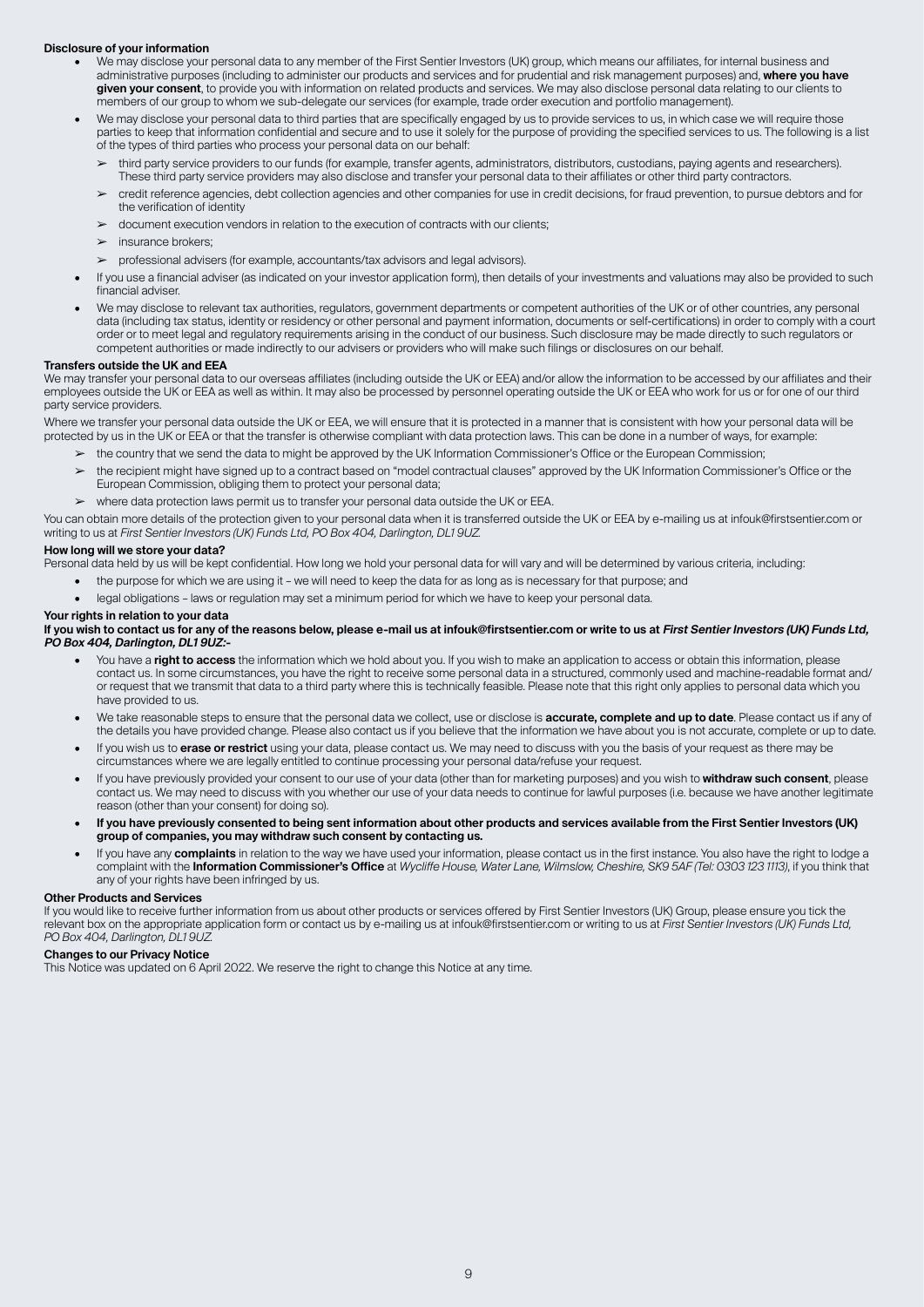# **Settlement Bank Account Details**

**Our subscription settlement timescale is T+4 (Trade date plus four working days). Once confirmation of your trade has been received then the appropriate bank account details below can be used to settle. Please note that we can only accept payment in the currency of the share class into which you have invested.**

## **GBP Bank Details**

| Swift Code:              | BARCGB22                                                                         |
|--------------------------|----------------------------------------------------------------------------------|
| Sort Code:               | 20 00 00                                                                         |
| Account number: 23577287 |                                                                                  |
|                          | Account name: FIRST SENTIER INVESTORS (UK) FUNDS LIMITED - OPERATING GBP ACCOUNT |
| IBAN number:             | GB59 BARC 2000 0023 5772 87                                                      |

### **Euro Bank Details**

| Swift Code:              | BARCGB22                                                                         |
|--------------------------|----------------------------------------------------------------------------------|
| Sort Code:               | 200000                                                                           |
| Account number: 78262866 |                                                                                  |
|                          | Account name: FIRST SENTIER INVESTORS (UK) FUNDS LIMITED - OPERATING EUR ACCOUNT |
| IBAN number:             | GB49 BARC 2000 0078 2628 66                                                      |

# **USD Bank Details**

| Swift Code:              | BARCGB22                                                                         |
|--------------------------|----------------------------------------------------------------------------------|
| Sort Code:               | 20 00 00                                                                         |
| Account number: 43172000 |                                                                                  |
|                          | Account name: FIRST SENTIER INVESTORS (UK) FUNDS LIMITED - OPERATING USD ACCOUNT |
| IBAN number:             | GB14 BARC 2000 0043 1720 00                                                      |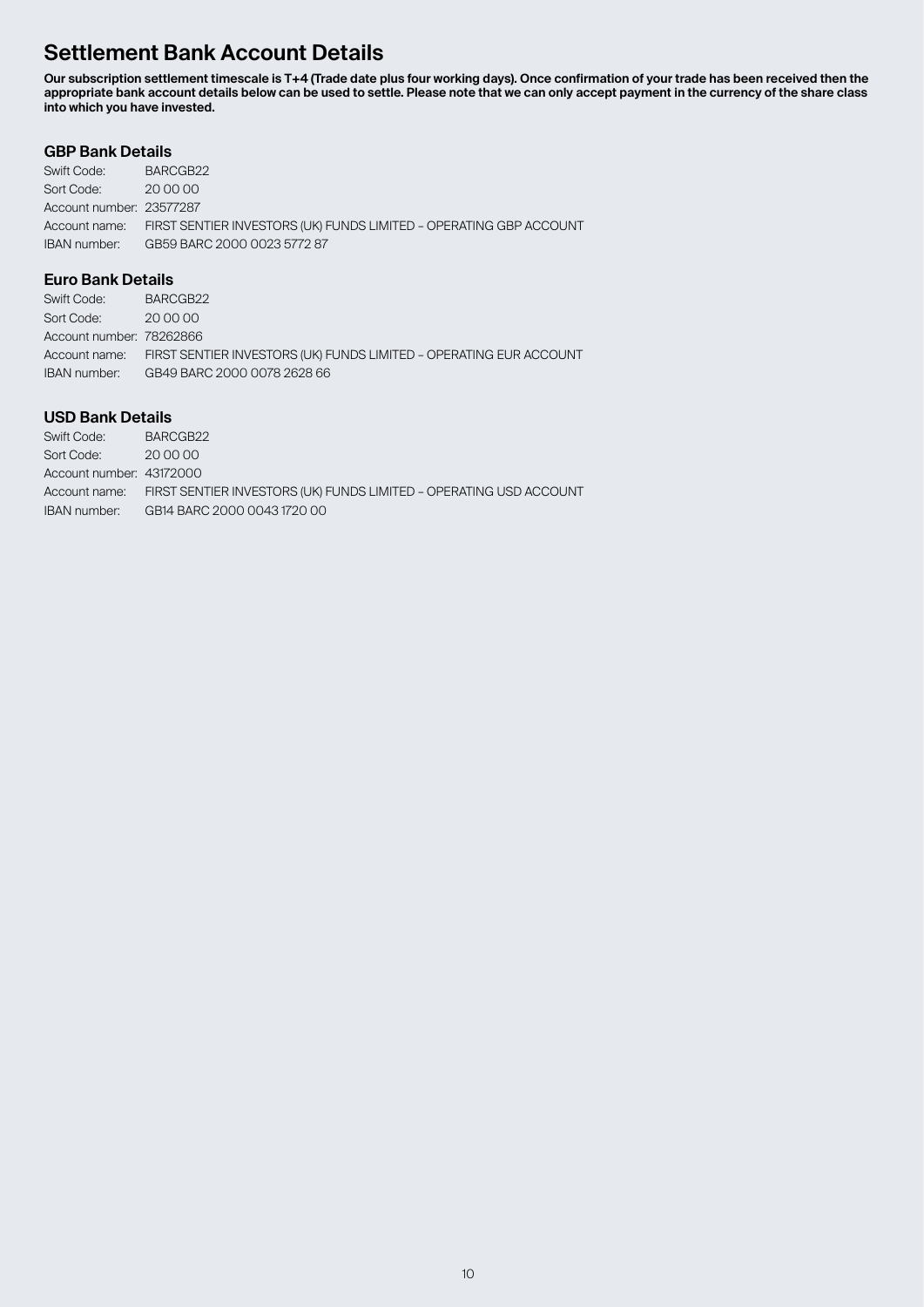# **Acceptable forms of identification – UK Residents**

| Full Name: |
|------------|
|            |

Date of Birth:

#### **PLEASE READ CAREFULLY;**

Please supply one document from BOX 1 and a **different** document from BOX 2, along with this form.

On this form, please complete the above information and tick the documents you are providing.

These documents must be posted to us either as originals, or preferably, due to their importance, as a certified copy. See overleaf for details of how to obtain a certified copy of it. Any original documents you do provide will be sent back by return of post.

#### **Box 1: Personal Identity Verification**

**Please provide one of the following documents, which must show both your forename and surname in full**

| <b>Document Type</b>                        | Document conditions for<br>acceptance | Other conditions for acceptance                                | <b>Tick</b> |
|---------------------------------------------|---------------------------------------|----------------------------------------------------------------|-------------|
| Passport                                    | Not expired                           |                                                                |             |
| <b>Photocard Driving Licence</b>            | Not expired                           | Can be full or provisional                                     |             |
| Driving Licence (old style paper version)   | Not expired                           | Can only be full version NOT provisional                       |             |
| <b>State Pension Letter</b>                 | Dated within last 12 months           | State pension only, not any other pension provider             |             |
| <b>Benefit Entitlement Letter</b>           | Dated within last 12 months           | Must be issued by relevant benefit agency                      |             |
| HMRC Tax Notification/<br>Assessment Letter | Dated within last 12 months           | Must have been issued by HMRC<br>Will NOT accept P60s and P45s |             |

# **Box 2: Address Verification**

**Please provide one of the following documents, which must show your name and home address (this must be a different document to that provided as evidence of name)**

| <b>Document Type</b>                           | Document conditions for<br>acceptance | Other conditions for acceptance                                                                | <b>Tick</b> |
|------------------------------------------------|---------------------------------------|------------------------------------------------------------------------------------------------|-------------|
| <b>Photocard Driving Licence</b>               | Not expired                           | Can be full or provisional                                                                     |             |
| Driving Licence (old style paper version)      | Not expired                           | Can only be full version NOT provisional                                                       |             |
| <b>State Pension Letter</b>                    | Dated within last 12 months           | State pension only, not any other pension provider                                             |             |
| <b>Benefit Entitlement Letter</b>              | Dated within last 12 months           | Must be issued by relevant benefit agency                                                      |             |
| <b>HMRC Tax Notification/Assessment Letter</b> | Dated within last 12 months           | Must have been issued by HMRC<br>Will NOT accept P60s and P45s                                 |             |
| Bank or Building Society Statement             | Dated within last 3 months            | Must NOT be printed from the internet<br>Must be issued by a UK Financial Services<br>Provider |             |
| Mortgage Statement                             | Dated within last 12 months           | Must be issued by a<br><b>UK Financial Services Provider</b>                                   |             |
| Council Tax Bill                               | For current year                      |                                                                                                |             |
| Gas, Electricity, Water or Landline Phone Bill | Dated within last 3 months            | Must NOT be printed from the internet<br>Mobile phone bills are NOT acceptable                 |             |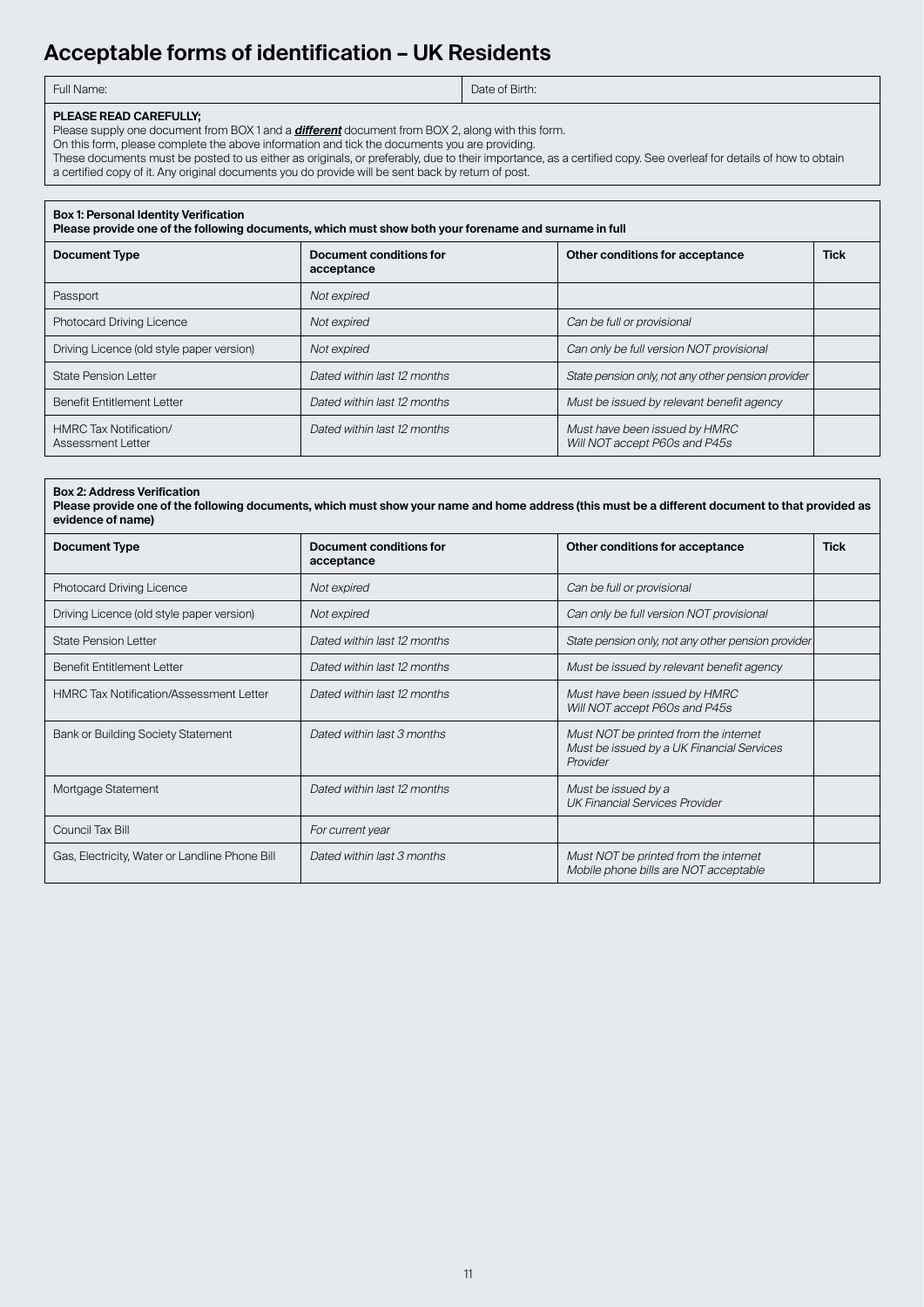# **Acceptable forms of identification – Non UK Residents**

| Full Name: | Date of Birth: |
|------------|----------------|
|            |                |

### **PLEASE READ CAREFULLY;**

Please supply one document from BOX 1 and a **different** document from BOX 2, along with this form.

On this form, please complete the above information and tick the documents you are providing.

These documents must be posted to us either as originals, or preferably, due to their importance, as a certified copy. See overleaf for details of how to obtain a certified copy of it. Any original documents you do provide will be sent back by return of post.

#### **Box 1: Personal Identity Verification**

| Please provide one of the following documents, which must show both your forename and surname in full |                                    |                                                         |             |  |
|-------------------------------------------------------------------------------------------------------|------------------------------------|---------------------------------------------------------|-------------|--|
| <b>Document Type</b>                                                                                  | Document conditions for acceptance | Other conditions for acceptance                         | <b>Tick</b> |  |
| Passport                                                                                              | Must be valid                      |                                                         |             |  |
| <b>Driving Licence</b>                                                                                | Must be valid                      |                                                         |             |  |
| National ID Card                                                                                      | Must be valid                      | Must be issued by an EEA member state<br>or Switzerland |             |  |

#### **Box 2: Address Verification\*\***

**Please provide one of the following documents, which must show your name and home address (this must be a different document to that provided as evidence of name)**

| <b>Document Type</b>                           | Document conditions for acceptance | Other conditions for acceptance                                                          | <b>Tick</b> |
|------------------------------------------------|------------------------------------|------------------------------------------------------------------------------------------|-------------|
| Driving Licence                                | Must be valid                      |                                                                                          |             |
| National ID Card                               | Must be valid                      | Must be issued by an EEA member state<br>or Switzerland                                  |             |
| Bank or Building Society Statement             | Dated within last 3 months         | Must NOT be printed from the internet<br>Must be issued by a Financial Services Provider |             |
| Gas, Electricity, Water or Landline Phone Bill | Dated within last 3 months         | Must NOT be printed from the internet<br>Mobile phone bills are NOT acceptable           |             |

**\*\* Please note evidence of a PO Box Address is not sufficient, as we need information about your actual residential address.**